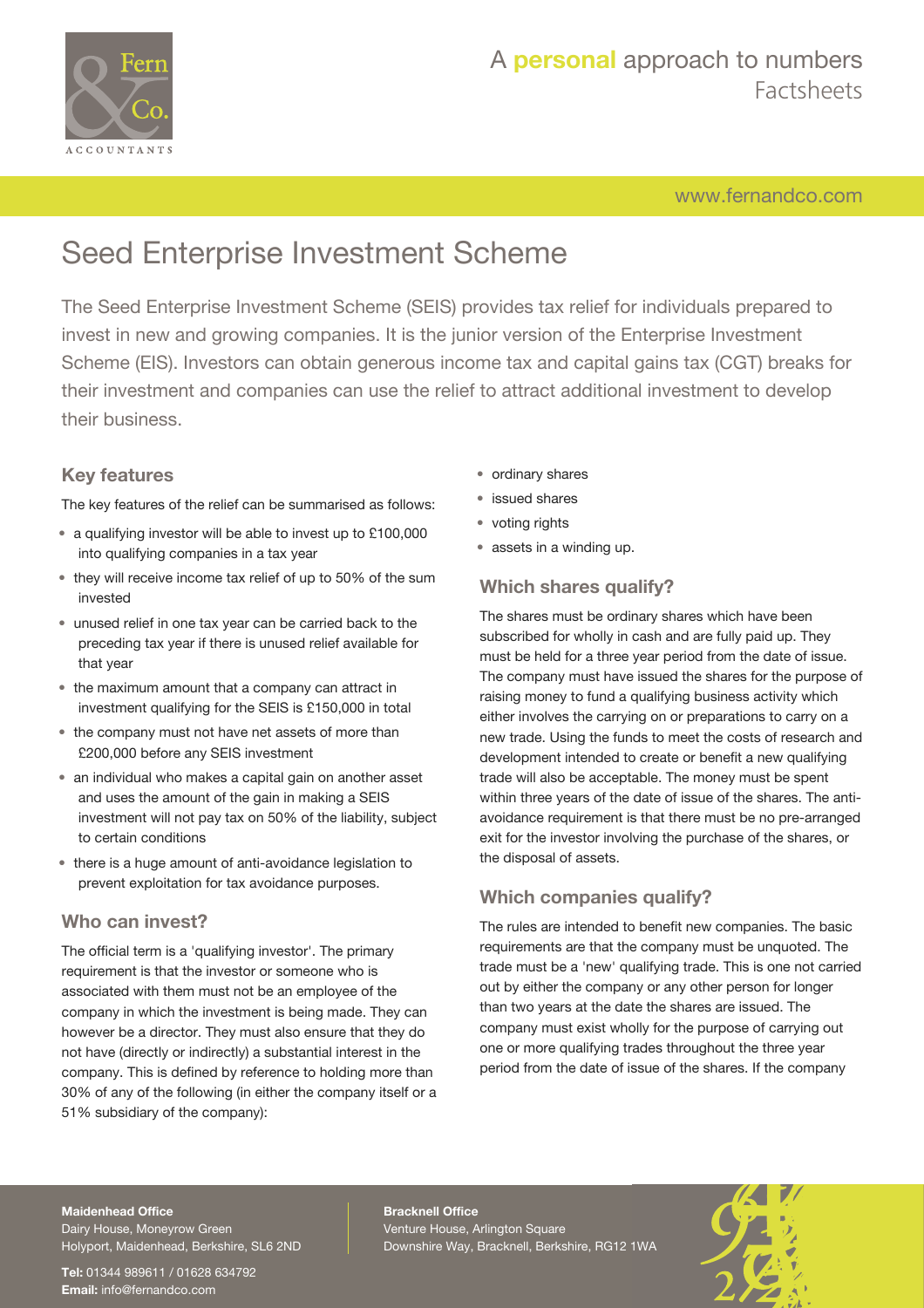

## A **personal** approach to numbers Factsheets

## [www.fernandco.com](http://www.fernandco.com)

goes into receivership or administration or is wound up during this period, this will not prevent the relief being given, provided there was a commercial justification for the action.

The other main conditions relating to the company can be summarised as follows:

- the company must have a permanent establishment in the UK
- the company must be effectively solvent at the date of issue of the shares
- the company may have a qualifying subsidiary
- the company must not be a member of a partnership
- immediately before the investment, the gross assets of the company plus the value of any related entity (one that holds more than 25% of the capital or voting power in the issuing company) must not exceed £200,000
- there are less than 25 full-time employee equivalents in the company and any related entity
- the company must not have had EIS or Venture Capital Trust (VCT) investment before the SEIS shares are issued; and
- the total amount of investment made under the SEIS in the company must not exceed an aggregate of £150,000.

#### **Which trades qualify?**

The primary requirement is that the company must carry on a genuine new trading venture. There may be a problem if the same activities had been carried on as part of another trade. Basically, any trading activity will qualify unless it is an excluded activity within the definitions used for the EIS. This means that activities such as property development, retail distribution, hotels, nursing homes and farming will not qualify. The trade must be carried out on a commercial basis.

### **How is relief obtained?**

The relief is given as a reduction against the total tax liability for the year but cannot turn a tax liability into a tax repayment. In that situation the individual would be able to carry back the unused relief to the preceding tax year for use if there was any tax unrelieved for that year.

#### **Examples**

Samantha invests £60,000 under the SEIS. Potentially her tax relief is 50% of her investment which is therefore worth £30,000. As her tax liability for the year is £45,000, the maximum relief is available to reduce her tax liability to £15,000.

Richard also invests £60,000 under the SEIS. His forecast tax liability is only £20,000 so the claim to relief under the SEIS will be limited to £20,000 for that tax year. However, Richard can in addition make a claim to carry back the unused relief of £10,000 (£30,000 less £20,000 relieved) to the preceding tax year.

The relief must be claimed and requires a certificate from the company issuing the shares.

#### **Can the relief be withdrawn?**

The short answer is yes if certain events happen within three years of the date on which the shares are issued. The most obvious event is the disposal of the shares in that period. There are complex rules that will cause the relief to be withdrawn if the investor receives value from the company during this period.

#### **What about the CGT position?**

Where shares are sold more than three years after the date on which they are issued, then any resulting gain is free of CGT. Shares sold within three years would be chargeable but may qualify for Business Asset Disposal Relief (BADR) if the various conditions are met.

Where a disposal is exempt for gains purposes, this would normally mean that a loss would not be allowable for CGT purposes, but an allowable loss is available under the

#### **Maidenhead Office**

Dairy House, Moneyrow Green Holyport, Maidenhead, Berkshire, SL6 2ND

**Tel:** 01344 989611 / 01628 634792 **Email:** [info@fernandco.com](mailto:info@fernandco.com)

**Bracknell Office** Venture House, Arlington Square Downshire Way, Bracknell, Berkshire, RG12 1WA